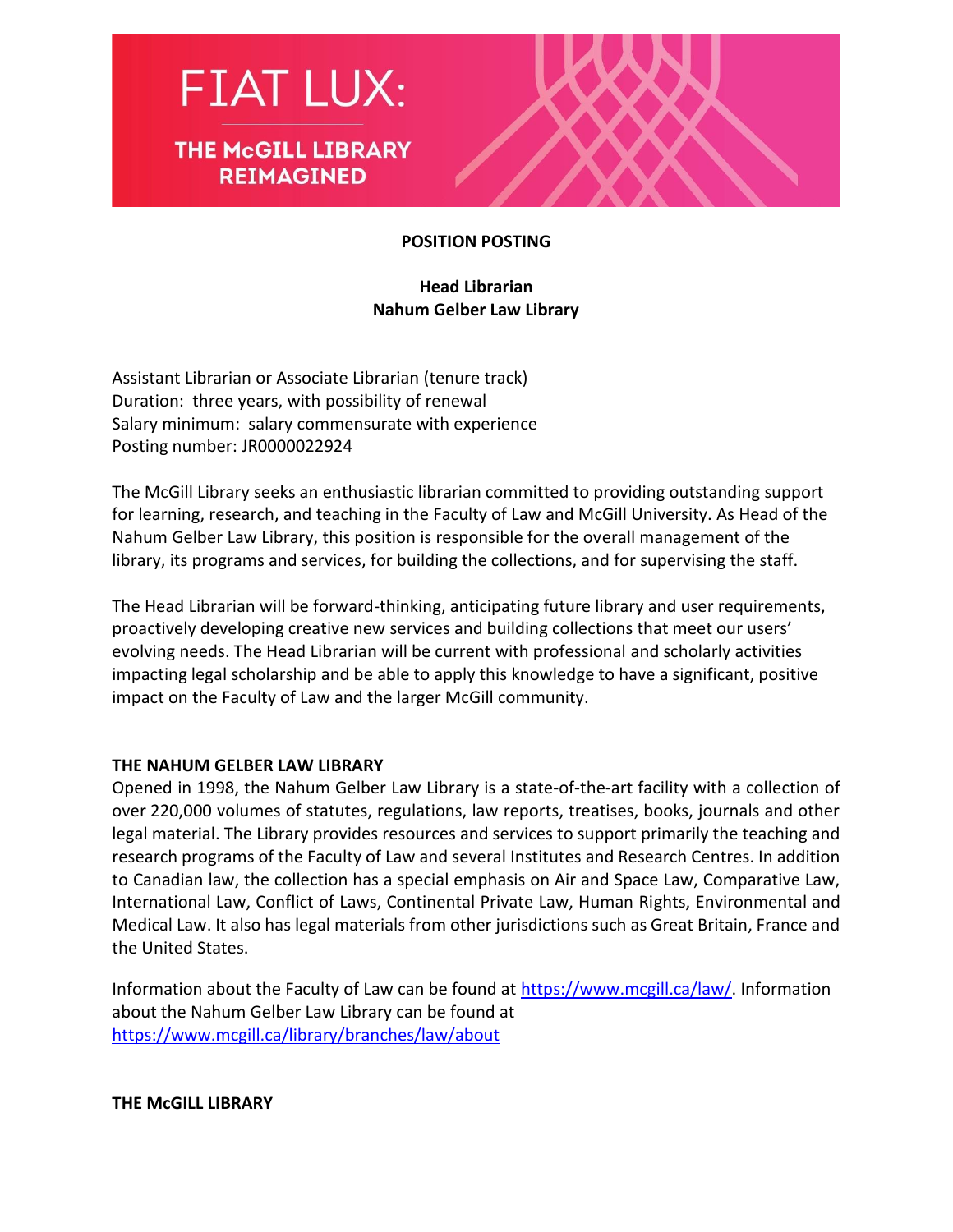### **FIAT LUX: THE McGILL LIBRARY REIMAGINED**

Located in Montréal, one of the world's great multicultural and multilingual cities, McGill University is internationally recognized for its excellence as a leading institution of higher education and research. For nearly 200 years, through the work of dedicated people, McGill has been breaking ground in diverse fields and contributing solutions to some of the world's most significant issues. McGill is also the most internationally diverse research-intensive university in Canada, with over 32% of its students coming to McGill from more than 150 countries. The University systematically appears on the annual list of the best employers in Montreal.

The McGill Library is committed to delivering high-quality, innovative information products, services and programs that focus on client needs and support the University's strategic mission and directions. The Library proactively supports the teaching, learning and research needs of faculty and students to fulfill McGill's strategic mission of excellence as a research-intensive, student-centred university.

The McGill Library has the largest collection in Quebec and is one of Canada's largest academic libraries with over six million monograph titles and 150,000 e-journals and databases. The Library is a member of the Canadian Association of Research Libraries (CARL), the Association of Research Libraries (ARL), the *Bureau de coopération interuniversitaire* (BCI), the Center for Research Libraries (CRL), and the HathiTrust Digital Library.

#### **INFORMATION FOR PROSPECTIVE STAFF**

Information about the [University](http://www.mcgill.ca/) and the [McGill Library](http://www.mcgill.ca/library) can be found on the University's web site. As a tenure stream appointee, the successful candidate is expected to satisfy the requirements in the *[Regulations Relating to the Employment of Librarian Staff](https://www.mcgill.ca/secretariat/files/secretariat/employment_of_librarian_staff_regs_relating_to_the.pdf)*

The appointment to this senior administrative position is for a term of three years, renewable. Evening and weekend work may be required.

#### **DUTY STATEMENT**

Under the general direction of the Associate Dean, User Services, the Head Librarian is responsible for working closely with administration, faculty, and students at the Faculty of Law to support all aspects of learning, teaching, and research; providing overall management and policy guidance; developing, implementing, and participating in service programs; hiring, developing, and evaluating personnel; overseeing development and maintenance of the Nahum Gelber Law Library collections; and contributing to the achievement of McGill Library's objectives and the fulfillment of the McGill Library's strategic plan and the Faculty of Law's vision. The Head Librarian is responsible for building effective relationships with faculty and students, and collaborations with campus and community groups and institutions and for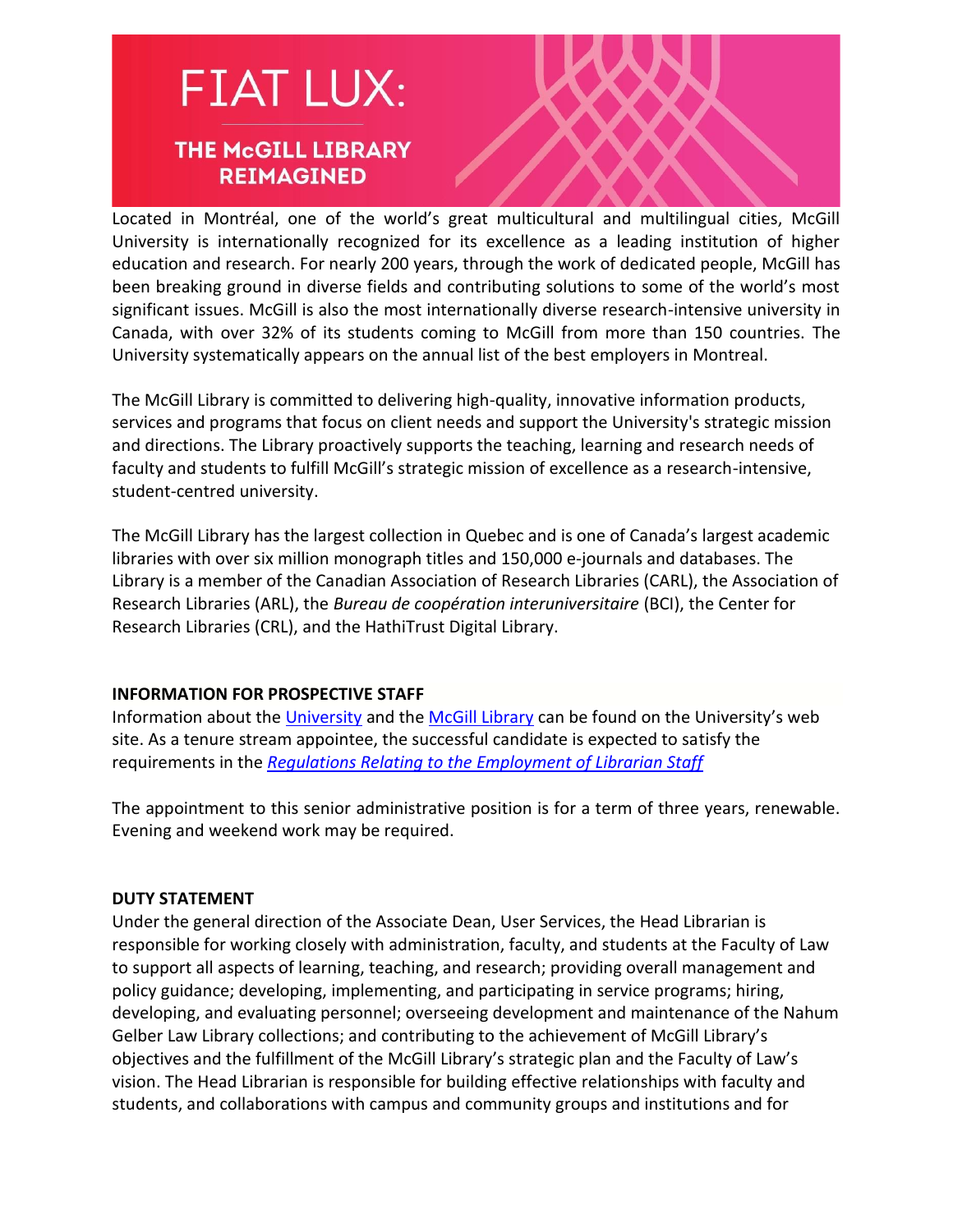## **FIAT LUX:**

#### **THE McGILL LIBRARY REIMAGINED**

working closely with administration, faculty, and students to support all aspects of learning, teaching, and research.

Duties and responsibilities include, but are not limited to:

- Responsible for the administration of service programs at the Nahum Gelber Law Library including collection development, reference, instruction, and circulation.
- Responsible for outreach to faculty and students in conjunction with Liaison Librarians. Ensures that the library's users are provided with quality collection development, reference and research assistance, instruction, and other appropriate services and support.
- Provides leadership to a dynamic team of employees. Fosters a culture of innovation, engagement and collaboration, and promotes continuous professional growth and learning at all staff levels.
- Responsible for the management, supervision, training, and evaluation of Liaison Librarians and staff.
- Leads a user-centered approach to the acquisition, processing, and accessibility of law collections in all formats. Works collaboratively with Collection Services and the Liaison Librarians to manage budgets and to build and maintain excellent research collections that meet the needs of faculty, students and the broader legal community both today and in the future.
- Responsible for the preservation, promotion and use of the Nahum Gelber Law Library's special collections, including the Wainwright Collection and the Hon. Robert Mackay Collection.
- Facilitates use of the collections in university-wide research and teaching at the graduate and undergraduate level. Promotes the collection to the wider McGill and legal communities through broader outreach initiatives.
- Coordinates, and may participate in, user education activities as part of the Nahum Gelber Law Library's instructional programs.
- Fosters positive, effective, and collaborative working relationships with faculty, staff and students in the Faculty of Law, including participation in faculty and student-led committees and groups.
- Works with facilities administrators to manage the space planning and capital needs of the Nahum Gelber Law Library.
- As a unit head, maintains a broad understanding of the McGill Library's operations, policies, priorities, and objectives. Assists in the development and achievement of these by participating in library-wide initiatives as appropriate. Facilitates communication among Nahum Gelber Law Library staff and other Library's units.
- Represents Nahum Gelber Law Library users and services within the McGill Library. Actively contributes to discussions and planning for Library policies, programs, and services.
- Engages in fundraising activities and cultivates relationships with potential donors.

#### **Reporting relationship**

The position reports to the Associate Dean, User Services.

**SELECTION CRITERIA**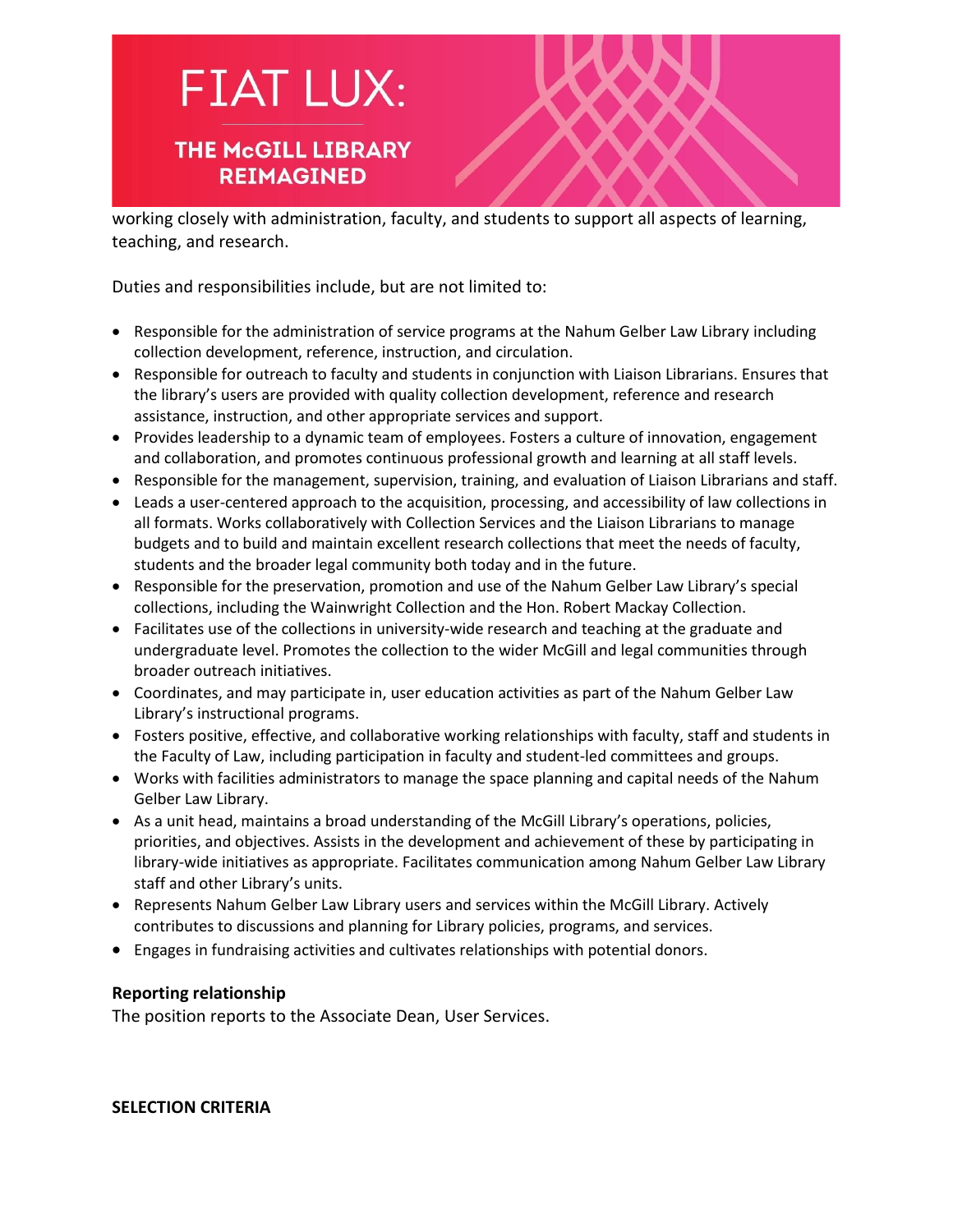# **FIAT LUX:**

#### **THE McGILL LIBRARY REIMAGINED**



#### **Required:**

- 1. Master of Library and Information Studies (MLIS) or equivalent ALA-accredited degree.
- 2. A minimum of five years professional experience in an academic or law library, with evidence of increased responsibilities.
- 3. Bilingual (English/French).
- 4. Demonstrated leadership skills. Relevant administrative, managerial and supervisory experience. Can effectively manage and mentor staff in changing environments. Has the capacity to thrive in an environment of change and to nurture that capacity in others.
- 5. Demonstrated excellent interpersonal and communication skills evidence by the ability to establish and maintain effective working relationship with colleagues, faculty, staff, and students.
- 6. Demonstrated planning, decision making and problem-solving skills. The ability to manage complex projects and multiple competing priorities is essential.
- 7. Demonstrated commitment to equity, diversity, and inclusion in the workplace.
- 8. Evidence of a strong user-service focus, including the development and evaluation of usercentered library programs and services.
- 9. Considerable experience developing a law library collection across multiple formats.
- 10. Knowledge of best practices and emerging trends in academic law libraries.
- 11. Proven experience engaging stakeholders, including faculty, donors, library staff, students and other groups, in positive collaborative relationships and a proven ability to work with others in a team environment.

#### **Preferred:**

- 12. LL.B, J.D., or equivalent
- 13. Experience working in a unionized environment, particularly in an academic institution.
- 14. Successful record of fundraising and cultivating donor relations.
- 15. Commitment to ongoing professional development and scholarship.
- 16. Demonstrated research experience and expertise.

#### **APPLICATION PROCEDURE**

Applications should address the above selection criteria, be accompanied by a letter of interest, curriculum vitae, and the names and addresses of three referees. Applications will be accepted immediately and will be reviewed starting on March 25, 2022, on a continuing basis until the position is filled.